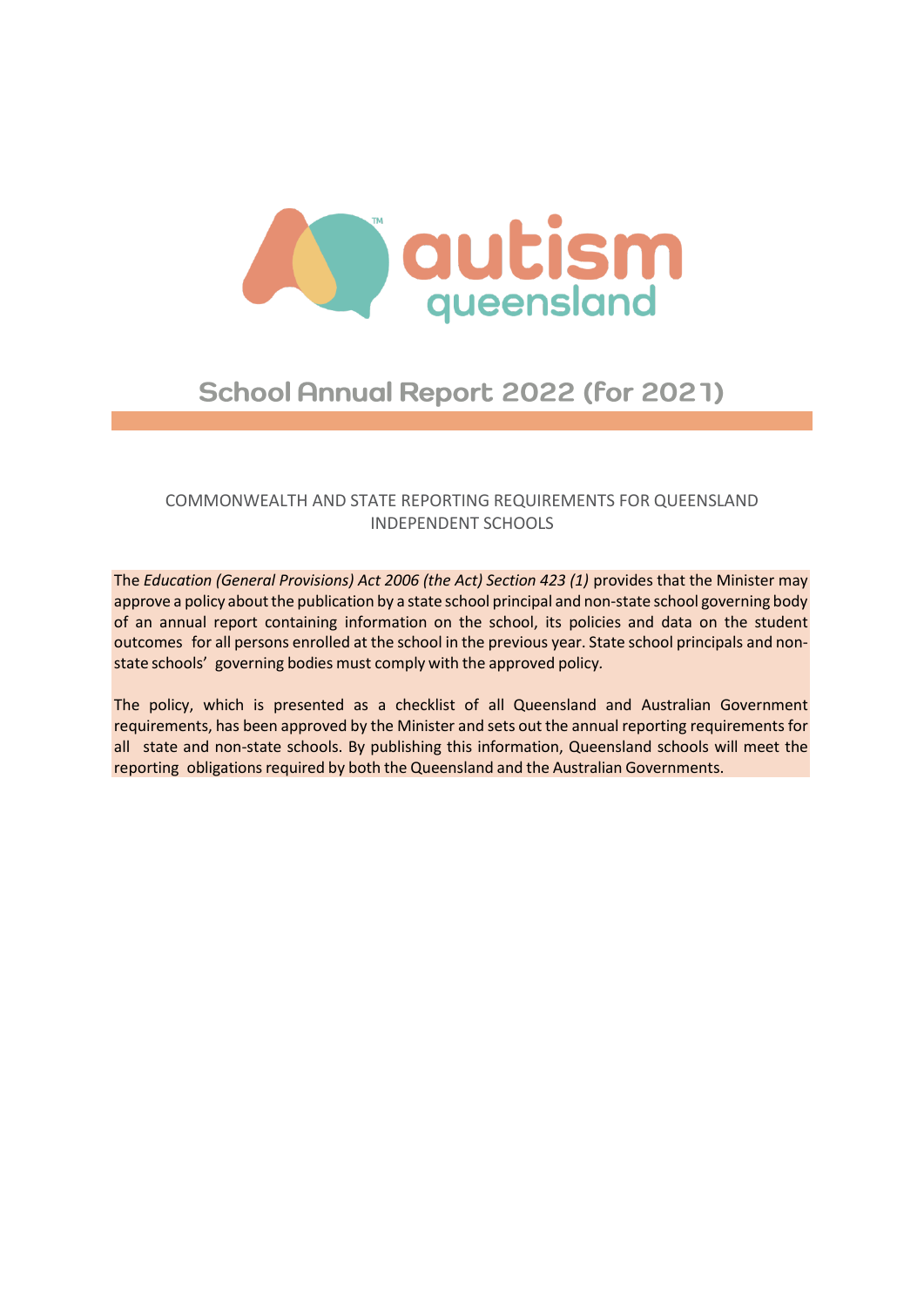Autism Queensland Limit ed governs two Education and Therapy Centres in Brisbane at Brighton and Sunnybank Hills and a third at Edmonton in Cairns, which operate as an accredited independent special school (herein referred to as AQ School) and provide specialist educational support to children on the autism spectrum.

Most students attend AQ School part time, to provide the opportunity for supported, shared enrolment with each student's local, mainstream school. Limited full-time enrolments cater for students identified as benefitting from an intensive autism-specific educational program targeting areas that impact students' access to learning.

# **SCHOOL SECTOR**

Independent

**SCHOOL ADDRESS**

Sunnybank Campus 437 Hellawell Road Sunnybank Hills Qld 4109 Ph: 07 3273 0000 Fax: 07 3273 0093 <u>[sunnybankschool@autismqld.com.au](mailto:sunnybankschool@autismqld.com.au)</u> <u>[brighton@autismqld.com.au](mailto:righton@autismqld.com.au) [cairns@autismqld.com.au](mailto:cairns@autismqld.com.au)</u>

Brighton Campus 136 North Road Brighton Qld 4017 Ph: 07 3631 6300 Fax: 07 3631 6388

Cairns Campus 15-17 Marr Street Edmonton Qld 4869 Ph: 07 4034 6600 Fax: 07 3631 6388

Contact: The Principal. W: [autismqld.com.au](http://www.autismqld.com.au/)

# **TOTAL ENROLMENTS FOR 2021**

A total of 168 students (equivalent to 109.8 full-time enrolments) attended the AQ School in 2021. This included 23 full-time enrolments at Sunnybank and 24 at Brighton campus and 121 students part-time (59 at Sunnybank campus, 51 at Brighton and 11 at Cairns). The average attendance rate in 2021 for the whole school was 84.03% (85.60% for Sunnybank; 82.69% for Brighton and 83.81%for Cairns).

# **YEAR LEVELS OFFERED**

AQ School provides a range of enrolment options for students verified with Autism Spectrum Disorder(ASD) from Prep to Year 12 at the Brisbane campuses and Prep-Year 4 in Cairns.

# **CO-EDUCATIONAL OR SINGLE SEX**

Co-educational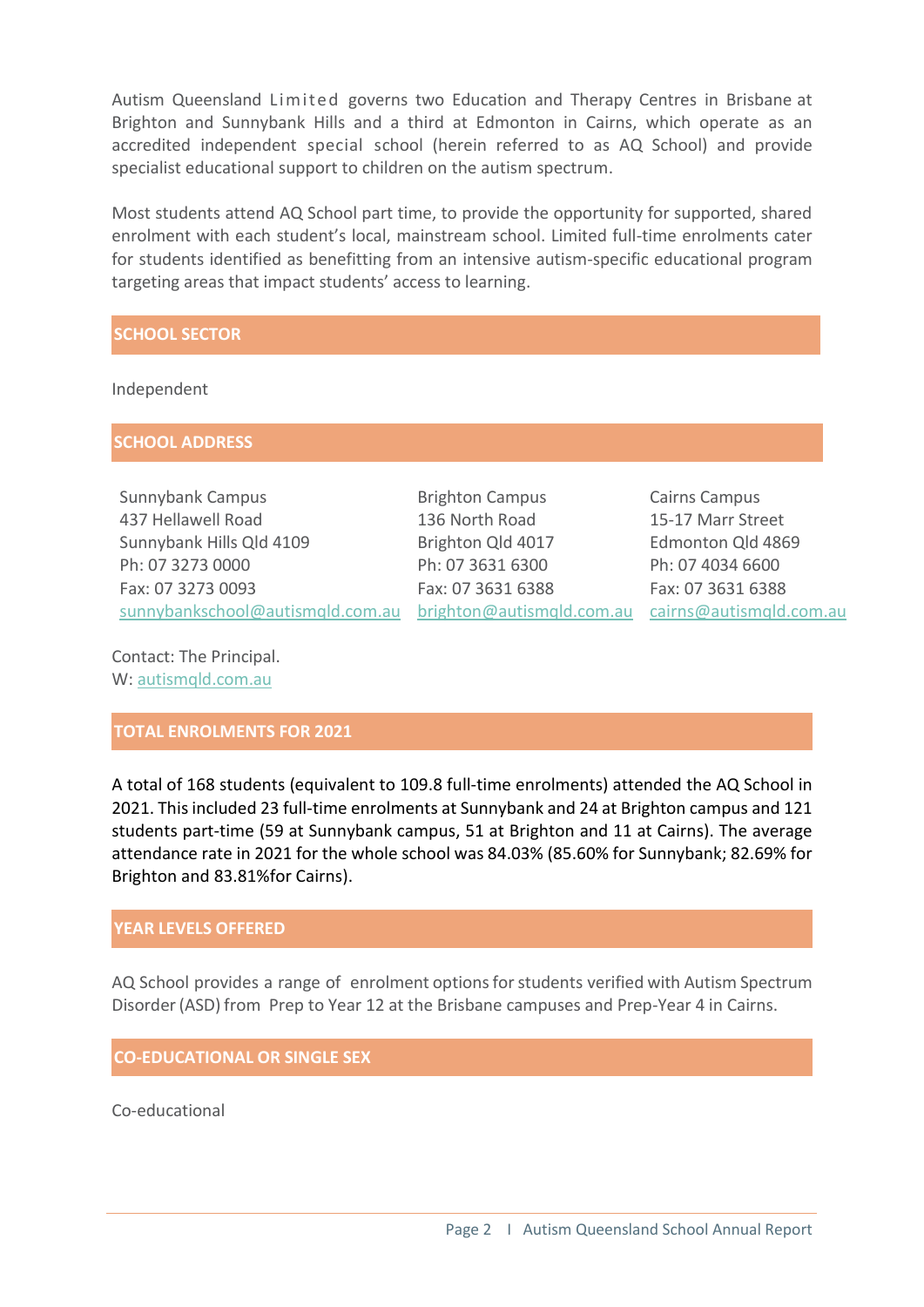#### **CHARACTERISTICS OF THE STUDENT BODY**

All students enrolled in the school have a diagnosis of autism and verified autism spectrum disorder, in accordance with the Queensland Department of Education's guidelines to support students with disability in independent schools.

All AQ School students present with complex access and engagement barriers; many students access curriculum below their same age peers in one or more Learning Areas and require an adjusted educational program. Their access to learning is impacted by differences or difficulties involving some, or all, of the following:

- Attending to tasks, information, people, interactions, objects, and items
- Interpreting and processing information, the intent of others, instructions and content and making connections between pieces of information
- Developing and implementing flexible thinking strategies to manage day to day and larger transitions or changes to routines, staff, content, processes and information
- Executive function tasks including retaining, organising, prioritising and utilising information for decision-making processes and communication
- Communicating with others, including sharing information and needs, initiating, and responding to others, using, and understanding non-verbal interactions
- Developing and maintaining reciprocal interactions and relationships necessary for learning and play
- Identifying, learning, and applying strategies to develop self-regulation skills necessary for day-to-day learning and engagement.

The personalised planning and support required to support students' complex learning needs requires an extensive team of specialist staff, a responsive educational program, and an adjusted learning environment.

# **DISTINCTIVE CURRICULUM OFERINGS**

AQ School is committed to ensuring students have access to a high-quality curriculum suitable to their individual learning needs. Teachers, with the support of the AQ School interdisciplinary team, plan, deliver, assess and report on Australian Curriculum Learning Areas. Students' students' strengths and interests, their age, and their individual learning needs are considered in curriculum decision making processes. The provision of appropriate personalised adjustments increases opportunities for students to access and engage with learning and with others though. Our school pedagogy outlines how we teach at Autism Queensland and includes:

- Continuous assessment is used to determine curriculum and learning needs
- All students have a personalised learning plan that addresses barriers to learning
- Whole school universal supports as well as personalised adjustments within the learning environment are determined and provided.
- All students have access to an individual weekly schedule outlining their learning arrangements and the resources to support this arrangement.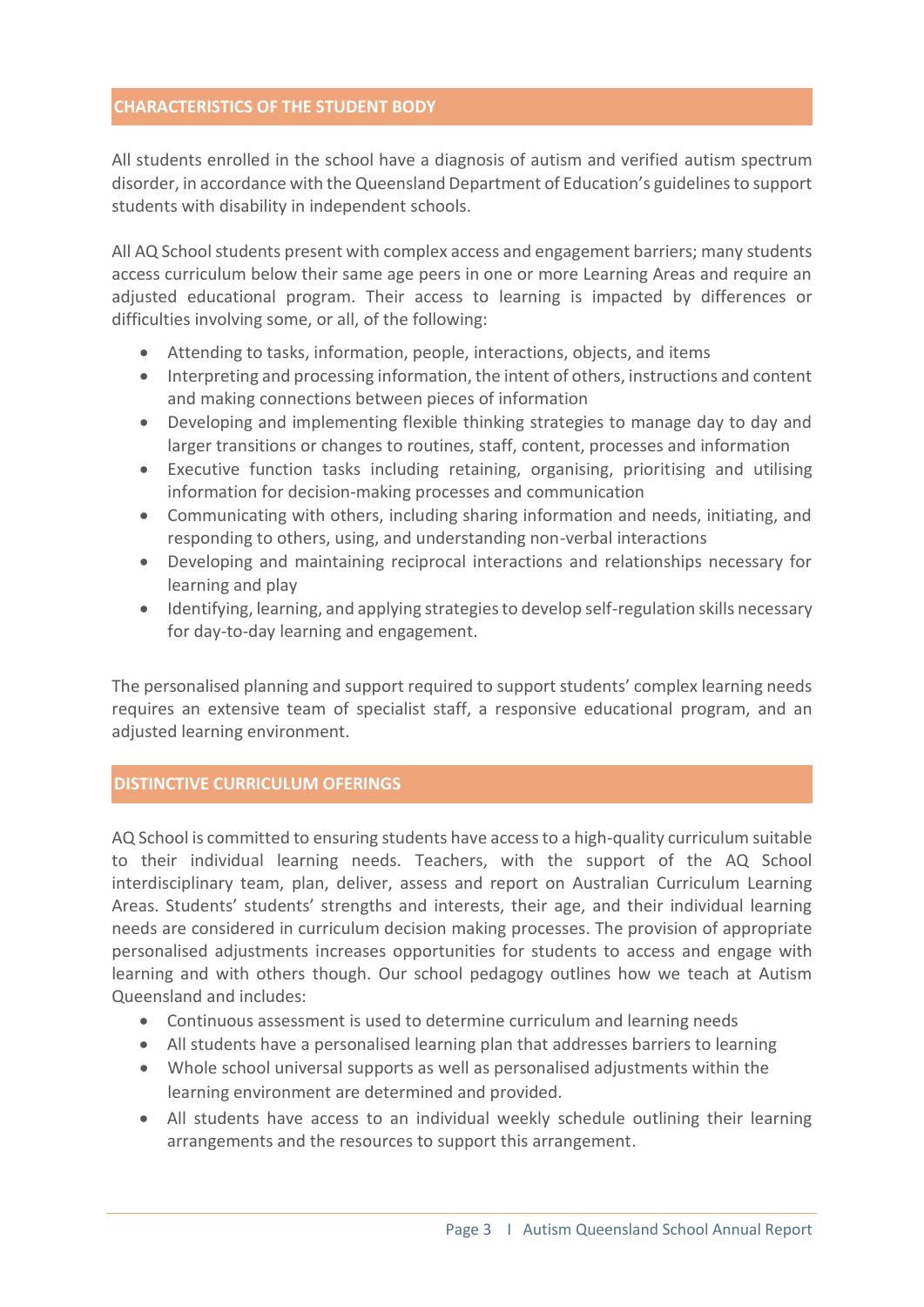- Student wellbeing, relationships and regulation needs are addressed through explicit teaching of elements of the Australian Curriculum, Health and Physical Education Learning Area.
- Consultation and collaboration with key stakeholders including parents, the student, home school team and the Autism Queensland school team determine student needs and curriculum priorities in each school setting.

For students in the senior phase of learning (years 10-12) within our Brighton and Sunnybank campuses, access to a full-time individualised program working towards a Queensland Certificate of Individual Achievement (QCIA). QCIA goals that support the development of independence and transition from school within five curriculum organisers are the focus of a portfolio of achievements finalised in students' final year of schooling. The five curriculum organisers are:

- Communication and technologies
- Community, citizenship and the environment
- Leisure and recreation
- Personal and living dimensions
- Vocational and transition activities.

# **The School Program**

The AQ School facilitates both full time and shared enrolment of students on the autism spectrum. At the Sunnybank and Brighton campuses, parents have a choice of either parttime or full-time enrolment for select year levels. In Cairns, due to the smaller cohort of students, only two-day part time options are available. For Years Prep-10, Autism Queensland's Education Service Agreement with the Department of Education, under the Non-State Special Needs Organisations funding program, facilitates shared enrolment of students on the autism spectrum in a part-time school-based program at Autism Queensland School with enrolment at their base or "home" mainstream school providing an inclusive program for students specifically designed to:

- Enable students to maintain connection with their local school peer group and educational program;
- Enable students to develop and practise identified skills for generalisation to a mainstream setting;
- Continue social connection with their local community;
- Provide opportunities for observation, data collection and sharing of expertise among key stakeholders.

# **Class Placements**

Students attending AQ School are grouped according to age, and students' curriculum and personal support needs, with a maximum of six students per class. Each class is staffed by a Teacher and Teacher Aide, with additional support from allied health professionals, featuring:

- An interdisciplinary team approach including parents, the student, home school staff, AQ School teachers, speech pathologists, occupational therapists, wellbeing facilitators, and other associated professionals
- Regular goal-based communication with parents and carers
- Personalised Learning Plans (PLPs), tailored to address the impact of autism on students' access to learning, developed in collaboration with stakeholders such as the student, parents and carers and the home school education support team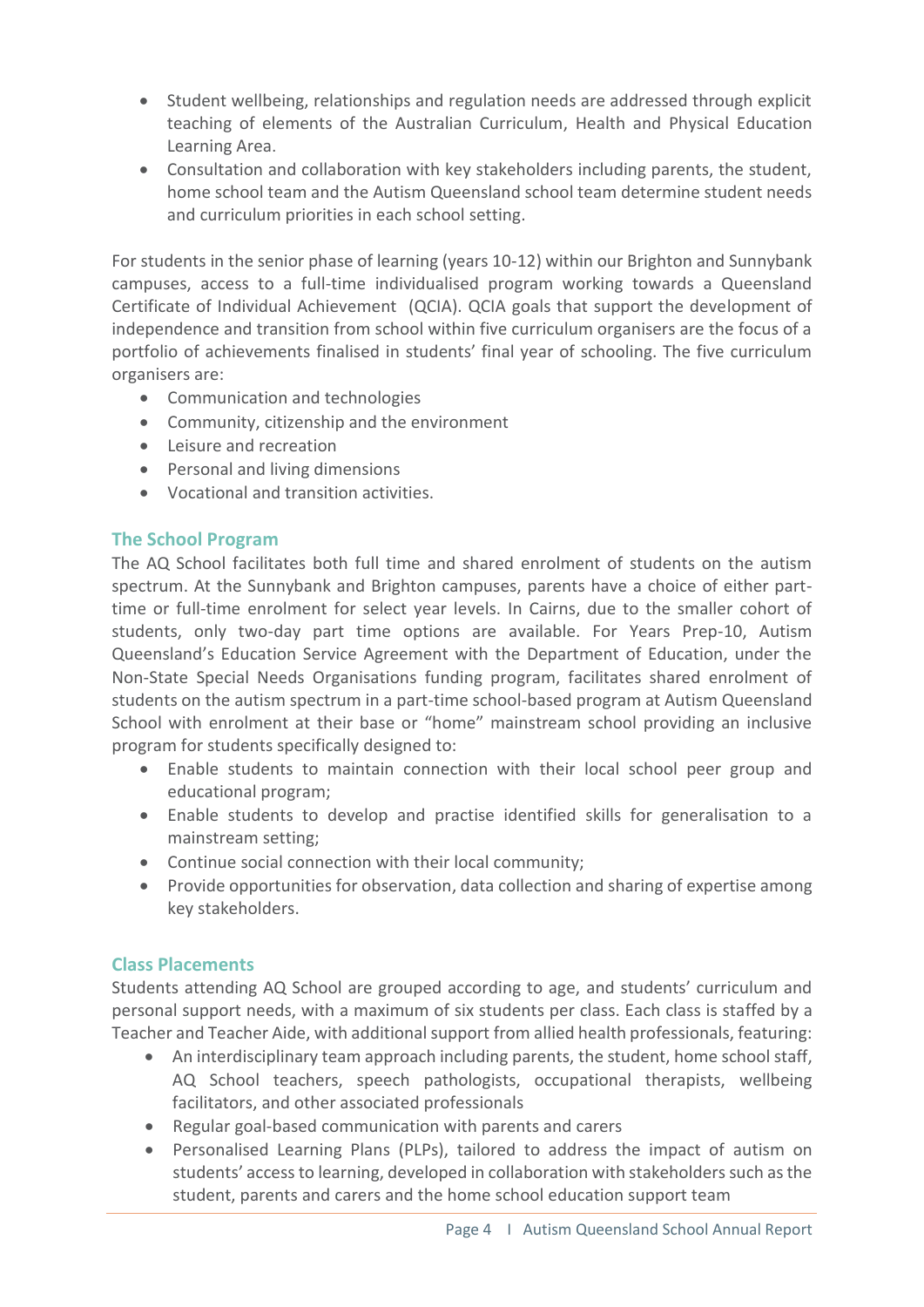- Universal, targeted and specialist therapy and wellbeing support within the learning environment
- Explicit teaching of skills addressing the function of behaviours of concern
- Environmental modifications and supports
- Structured learning environments to maximise engagement and success for students with ASD
- Focus on functional life skill development including social problem solving and emotional regulation skills necessary for lifelong learning
- Emphasis on generalisation to home and other educational settings
- Parent support, advocacy, and education.

The decision for part or full-time enrolment is made on a case-by-case basis to ensure benefit to the student. Consideration for inclusion in the program involves the collection and review of a variety of personalised enrolment information including:

- A current diagnosis of autism and/or verification for school-age students in the ASD category of the Educational Adjustment Program
- The collation of current support and transition needs via consultation with relevant stakeholders
- An enrolment interview with the student and his/her parents
- Review of recent documents including school reports, current personalised learning plans, individual positive behaviour support plans and recent therapy reports.

Enrolment and transition opportunities consider the student's capacity to engage with learning and with others and manage the transition or enrolment option available.

# **Stakeholder Engagement**

Consultation and collaboration with all stakeholders are a key feature of AQ School's personalised educational program for students with complex learning and support needs. Support is provided by AQ School staff for the students' whole team including parents and carers, home-school teachers and education support team staff, as well as other relevant external stakeholders. Autism Queensland teachers of classes with duel enrolled students have additional non-contact time explicitly allocated for home school visits and consultative support for the students' home school education support teams. This provides the opportunity for AQ School staff to observe students in their mainstream setting to assist in providing responsive support to the education support team and opportunities for generalisation of strategies developed in the Autism-specific program.

# *Collaboration and Peer Support may include:*

- Regular communication with, and support for, the home school education support team
- Termly outreach visits to the students' home school to view and collaborate
- Consultancy support to the students' home school education support team to introduce new strategies and adjustments
- Support for parents and carers
- Home school staff visits to Autism Queensland School to view and discuss programs, the environment and supports and adjustments implemented
- Leading PLP and individual behaviour support plan development and implementation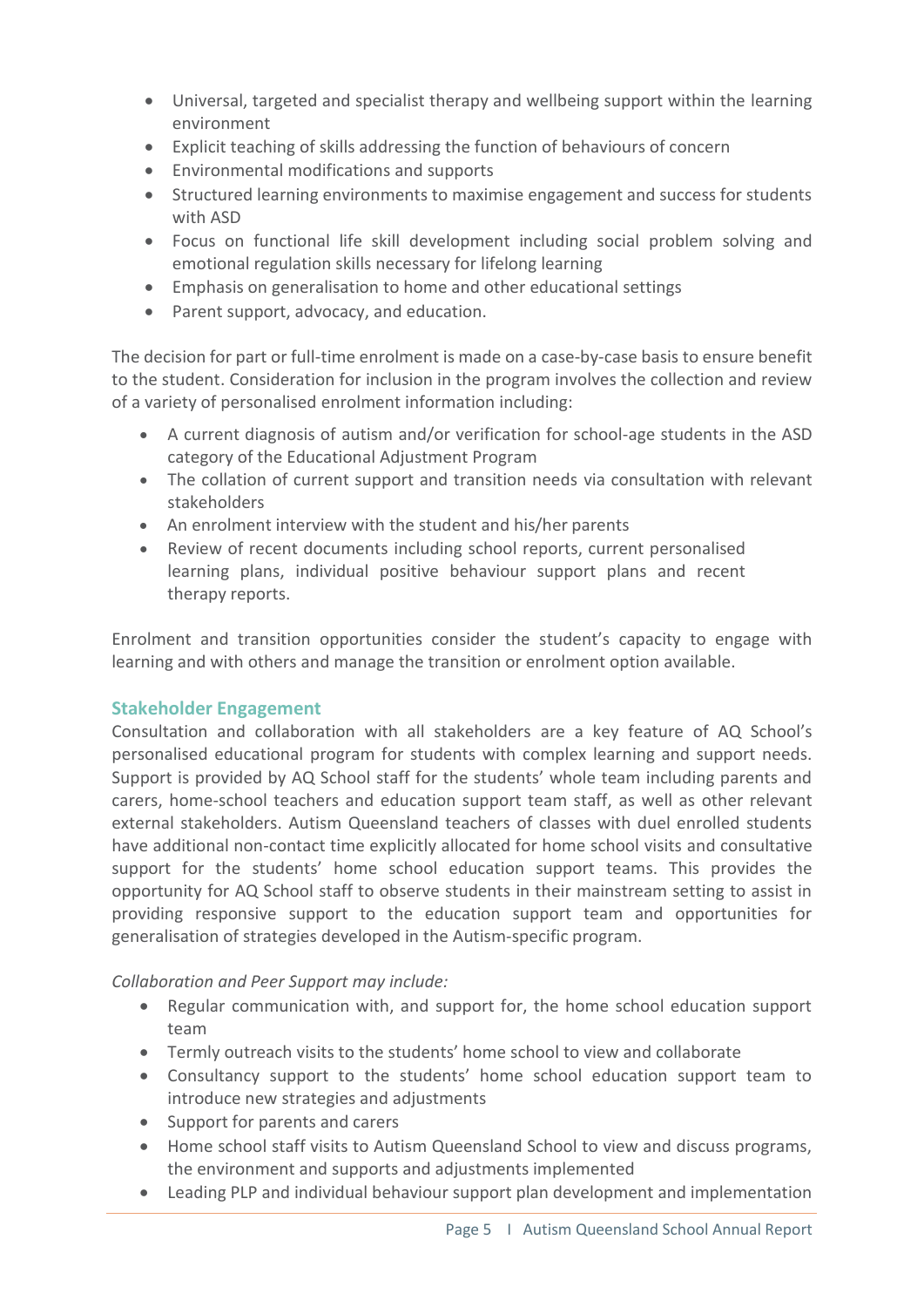- Sharing of assessments and reports, including verification documents and information, PLP and individualised program documents.
- Support with continuous curriculum decision making process including the sharing of curriculum planning details, semester reports and to families and home school team

*Transition Planning and Support may include:*

- Orientation visits and information for the family and student before the beginning of placement
- Enrolment data collection
- Regular meetings and ongoing communication for transitions both in and out of dual placement and for some, transition to high school.
- Provision of information regarding other possible services and supports
- Attendance at external stakeholder meetings as relevant.

Feedback from a recent Special Education Program teacher supporting a dual enrolled student to transition back to full time enrolment within their school included noting that that the visits to AQ School to observe and collaborate and the very clear lines of communication were highly beneficial to the student's home school educational team.

# **SOCIAL CLIMATE**

Inclusive education for students on the autism spectrum is a complex process requiring collaborative relationships and partnerships, responsive planning, and creative supports to address personalised needs. Evidence-informed strategies and adjustments within our school consider the impact of autism on each student and address barriers to curriculum access to ensure:

- Our students can be successful and confident
- Adjustments consider safety, maximise success and are least restrictive
- Uniform strategies, language, resources and support are evident across our school.

AQ School places students at the centre of their education by supporting the explicit development of student voice and ensuring each student's educational program celebrates and supports their strengths and provides opportunities for personal and academic growth and outcomes.

The Alice Springs (Mparntwe) Education Declaration provides the policy framework for the Australian Curriculum delivered within AQ School. The Alice Springs (Mparntwe) Education Declaration aligns with the AQ core values of:

- **Integrity and Authenticity**: We are genuine, honest and accountable for what we do.
- **Diversity and Inclusion**: We respect and celebrate all people and their right to participate and belong.
- **Strengths Focus:** We strive to support the development of every person's potential, recognising that a strengths focus enables growth and empowers decision-making and self-advocacy.
- **Safety and Wellbeing**: We provide and promote safe, respectful, caring and engaging people and environments that support positive development and relationships.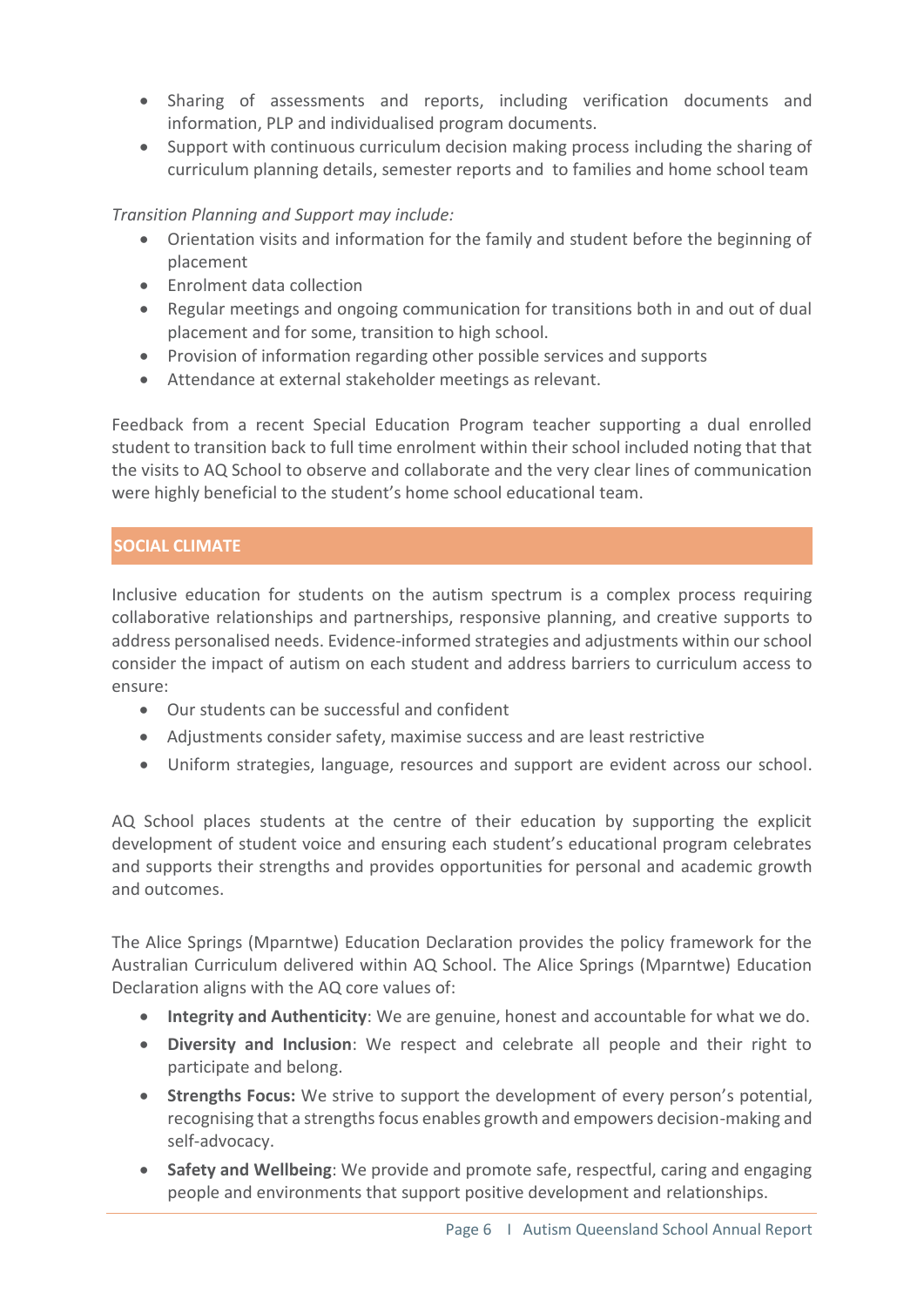• **Evidence-informed Practice:** We use professional reasoning to bring together current high quality research evidence and the values, strengths and preferences of individuals and families to optimise outcomes.

Collaboration between the AQ School interdisciplinary team and the student, parents and carers, and external stakeholders such as home school staff and therapists are utilised to develop appropriate individualised plans to meet the personalised needs of students. Regular consultation and collaboration through school visits, emails and phone calls, and meetings ensures personalised goals are responsive to student needs during their enrolment at AQ School. There is a strong emphasis on evidence informed educational practice that meets the specific needs of students on the autism spectrum.

# **PARENT, TEACHER AND STUDENT SATISFACTION WITHIN THE SCHOOL**

As part of AQ's data collection process, stakeholders were surveyed regarding the service provided by AQ School to students, families and other schools during 2021, as well as the impact of this service. Survey data was collated for eighty-three students who shared enrolment with a home school during the 2021 school year. The findings reflect significant improvement in student access to and participation in the Australian Curriculum.

# **Student engagement and achievement:**

- **25%** of students had special arrangements in place at the student's other school to support access and participation during play times. **8%** had special arrangements that were reduced as the AQ School shared enrolment progressed and support was provided to address peer engagement barriers.
- **71%** of respondents agreed that as the AQ School shared enrolment progressed, the student improved their ability to transition well between learning environments and tasks (**49%** agreed, **22%** strongly agreed).
- **92%** of respondents agreed that as the AQ School shared enrolment progressed, the student improved their ability to engage in learning tasks ( **57%** agree, **35%** strongly agreed).
- **89%** of respondents agreed that collaboration between AQ school and the home school team relating to the student's personalised adjustments and progress occurred each term. This included at least weekly collaboration (**32%**)
- The AQ school team regularly provided information and input to the home School team to support the alignment of curriculum access for the student between both schools. (**98%** of respondents agree)
- Students demonstrated progress retaining Australian Curriculum Learning Area concepts. (**99%** English, **99%** Mathematics, **99%** HPE) during the 2021 school year.

Feedback from AQ School students included the following comments relating to their personalised program:

- Everything is explained properly, and no one yells at me
- I love access to movement breaks.
- I love playing with my friends and learning in class
- Being able to take breaks and not be under stress.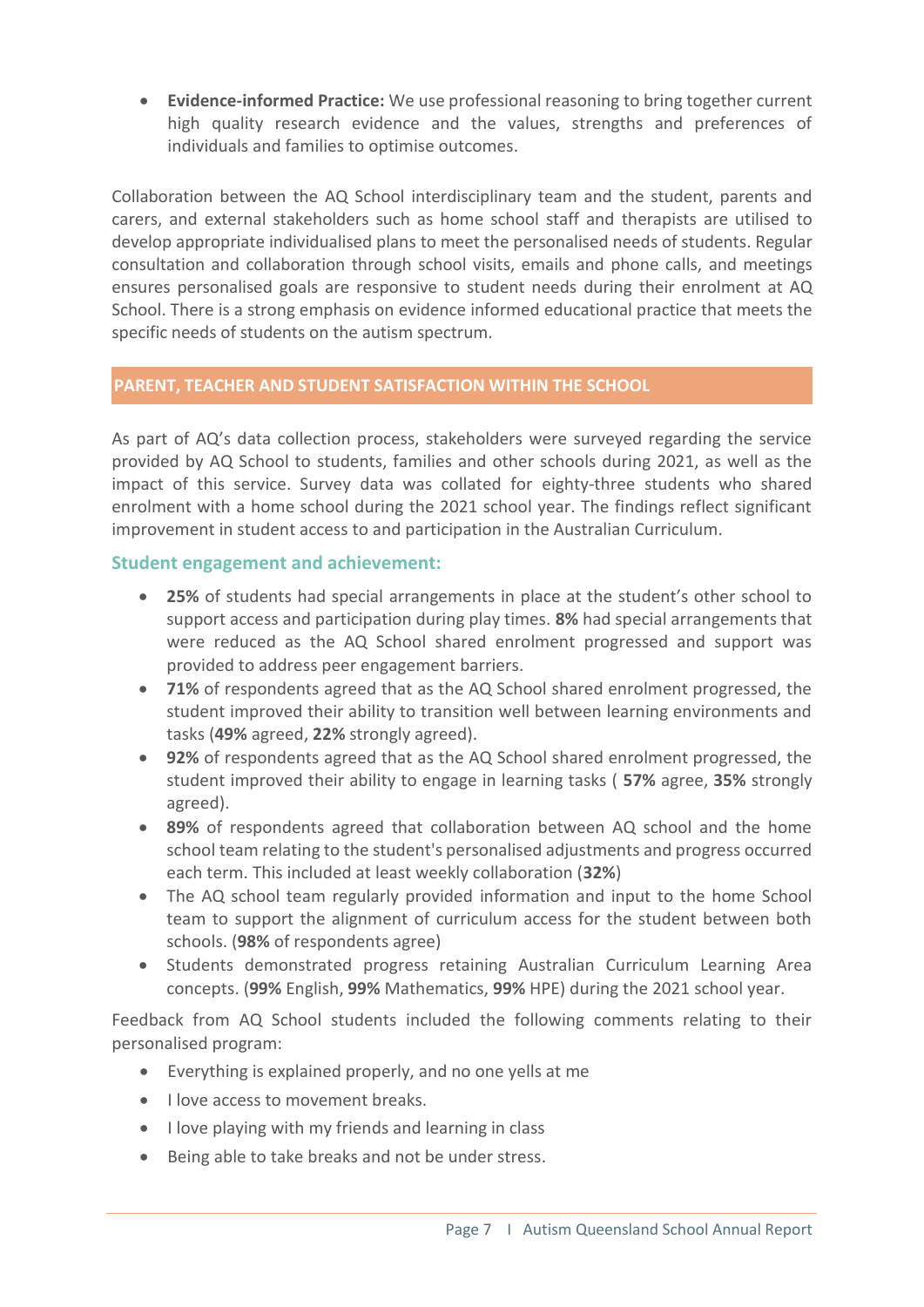# **Attendance**

- While **77%** of students had regular attendance at AQ School (with few or no absences), only **61%** of students also had this attendance pattern in their other school setting. Some
- respondents noted that students were only able to attend their home school when individual direct support was able to be provided to support safety and this impacted their attendance.
- **96%** of students accessed full days at AQ School and **59%** of students accessed full days at their other school setting.
- The attendance patterns of **10%** of students were reported to have improved in their other school setting as the AQ School placement progressed and support was provided to address attendance and engagement barriers.

#### **Transitioning students back to mainstream schooling**

- **63%** of respondents reported that AQ School discussed shared enrolment needs and associated transition planning with the student's family and/or their home school team during 2021.
- **46%** of respondents reported that transition support for the home school team was provided by AQ School staff during 2021. This varied from assistance with transition from AQ School to full time into mainstream, transitioning from primary to high school while still attending AQ School and also transitioning into a new mainstream class. Information provided had a clear focus on adjustments to the personalised learning plan and evidence-informed information for the student's team to proactively assist with the student's transition.
- **45%** of respondents reported that transition support for the student was provided through the provision of information and transition activities for the student and their parent or carer. This included support for transition to AQ School and not just to mainstream.

Feedback provided by a parent highlights the impact of AQ School enrolment on their child and family stating "AQ has provided a great start to my child's schooling life and made transition to mainstream a beautiful reality."

#### **SCHOOL INCOME BROKEN DOWN BY FUNDING SOURCE**

A breakdown of AQ School funding for all campuses can be viewed on the *Autism Queensland Education and Therapy Centre, Sunnybank Hills* page of the My School website: <https://myschool.edu.au/school/40402>

#### **STAFFING**

An interdisciplinary team approach is utilised to support the complex leaning needs of AQ School students. The AQ School team includes special educators, therapy and wellbeing staff, teacher aides, administration staff, and other support staff within the IT, maintenance and HR services.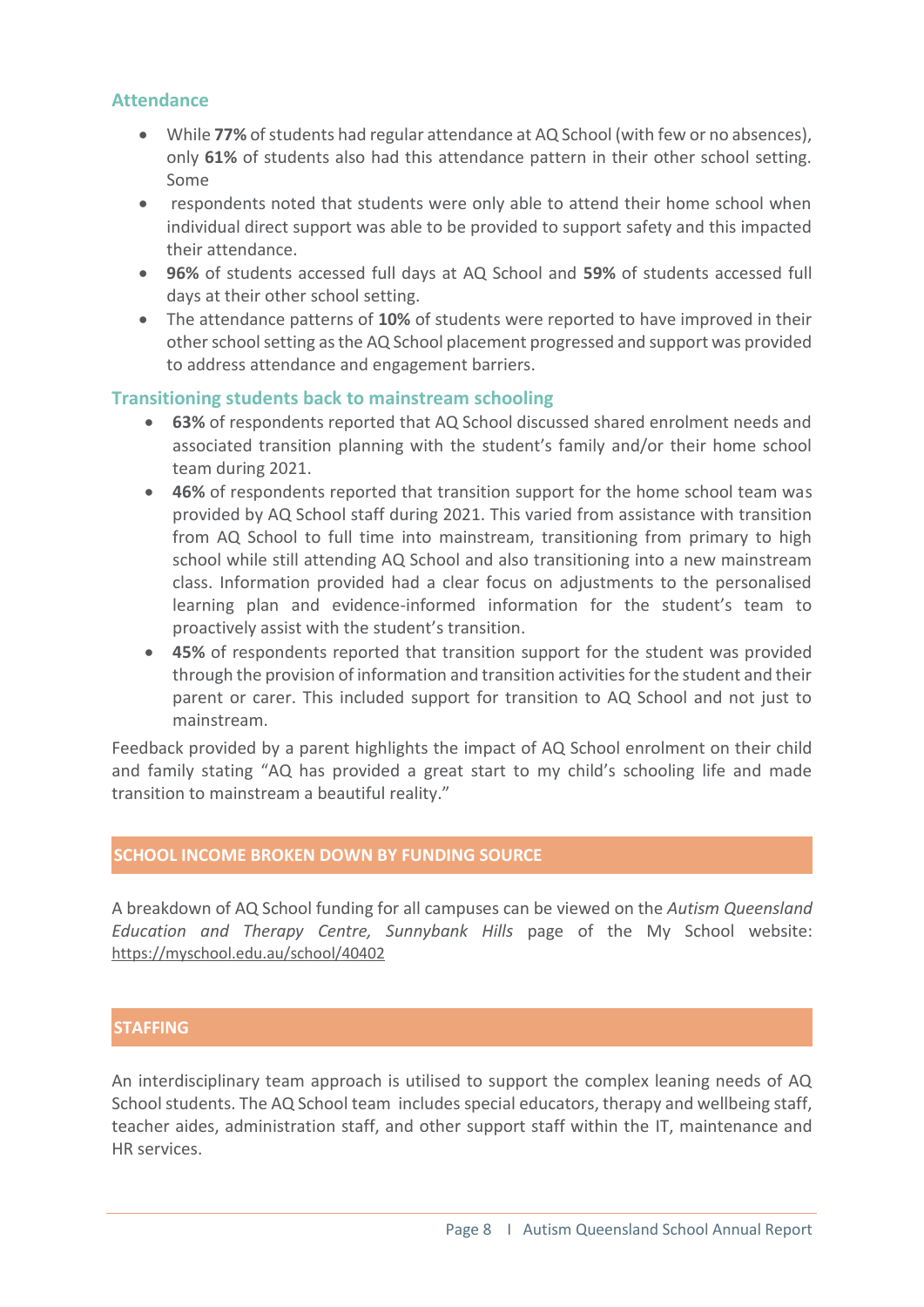# *Staff Composition, Including Indigenous Staff*

| Total number of teaching staff          | 36   |
|-----------------------------------------|------|
| Full-time equivalent teaching staff     | 27.6 |
| Total number of non-teaching staff      | 85   |
| Full-time equivalent non-teaching staff | 57.5 |
| Total number of Indigenous staff        |      |
| <b>Total number of school staff:</b>    | 121  |

# *Qualifications of all Teachers*

| <b>Qualification</b> | Either detail the number or the percentage<br>of classroom teachers and school leaders at<br>the school who hold this qualification |
|----------------------|-------------------------------------------------------------------------------------------------------------------------------------|
| Doctorate or higher  | 0                                                                                                                                   |
| Masters              | 6                                                                                                                                   |
| Bachelor's Degree    | 21                                                                                                                                  |
| Diploma              | 2                                                                                                                                   |
| Certificate          | $\mathbf 0$                                                                                                                         |

# *Proportion of teaching staff retained from the previous year*

| Number of permanent<br>teaching staff at end of<br>previous year | Number of these staff retained in the<br>following year (the program year) | % retention rate |
|------------------------------------------------------------------|----------------------------------------------------------------------------|------------------|
| -26                                                              | 25                                                                         | 96%              |

| Number of Staff | Number of School Days | Average Staff Attendance<br><b>Rate</b> |
|-----------------|-----------------------|-----------------------------------------|
| 121             | 109                   | 96.9%                                   |

# **STAFF PARTICIPATION IN AND EXPENDITURE ON PROFESSIONAL DEVELOPMENT IN 2021**

AQ School is supported by teaching, therapy, transport and administrative staff of 85.1 full time equivalent, including a principal and heads of campus or team leaders within campuses. All school staff including teachers, allied health professionals, teacher aides and ancillary staff such as bus drivers and bus aides participate in relevant professional development focusing on critical elements of their roles and AQ School policies and practices.

Staff participate in annual performance reviews to identify strengths and areas where performance can be enhanced through coaching and mentoring, professional development and access to training opportunities.

The performance review process facilitates an individually tailored approach to professional development. Staff who attend external professional development programs are required to share learning with their peers – either informally within the school teams or by means of a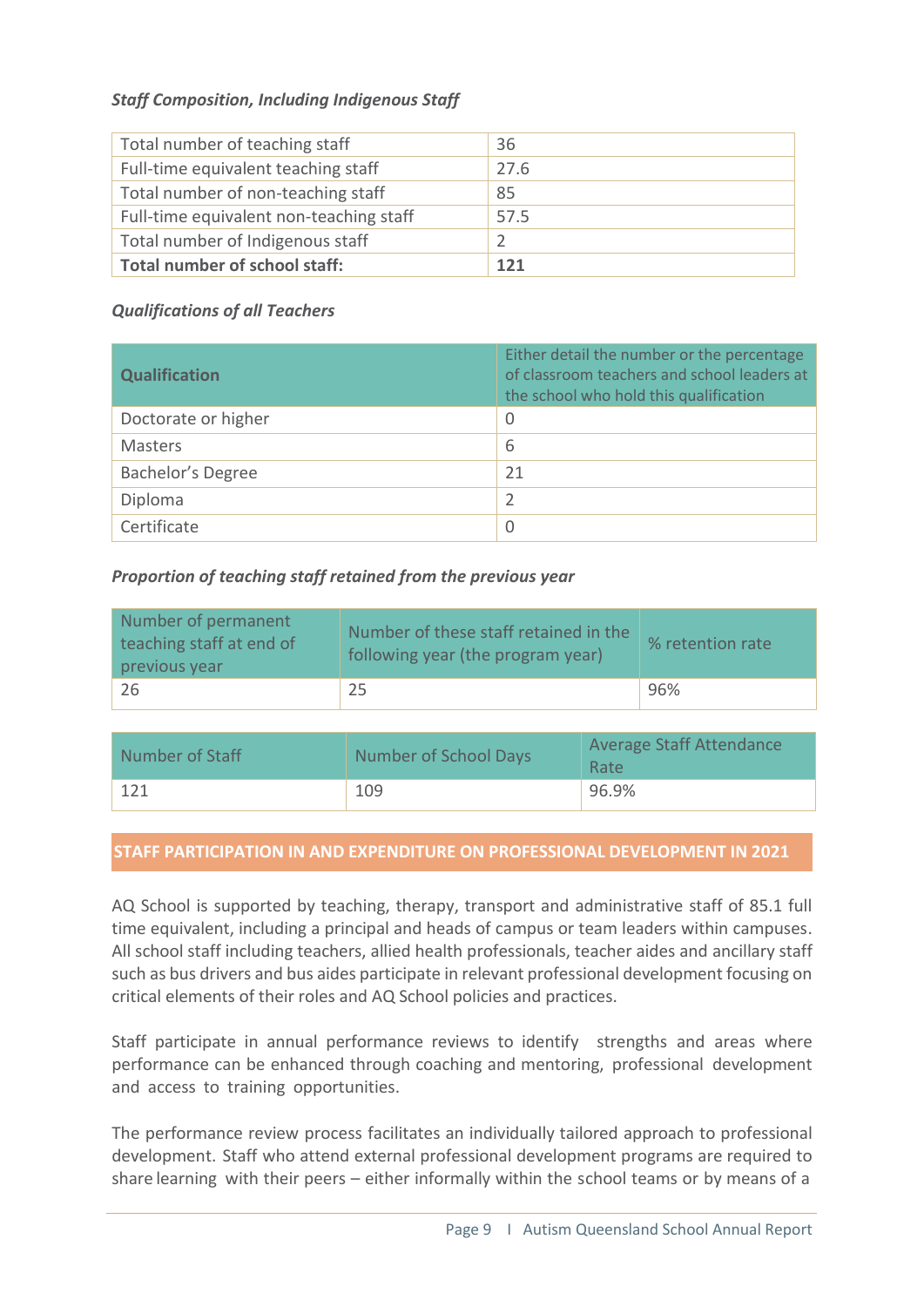presentation at staff meetings. This promotes cross-disciplinary knowledge and understanding, ultimately improving the quality of service provided to students and their families.

Evidence-informed strategies and programs continued throughout 2021 through consultation with AQ Research and Development Team and participation in the AQ Professional Practice Team. This provided access to an extensive team of experts, including senior therapists, Education School and Therapy Team members, Professional Learning and Development Services, individuals on the autism spectrum, and our affiliation with the Autism CRC research projects. Topics chosen for presentation during designated pupil free days and/or staff meetings are often presented by the various professionals from the AQ interdisciplinary team or from external organisations as appropriate.

Most notably, continued focus areas requested by AQ School staff for professional development during the 2021 school year were school community wellbeing, universal strategies to engage and teach students on the autism spectrum, positive behaviour support and differentiation within complex classes with multi-year level support needs.

| <b>Total Number of Teachers</b>                                                                                                                                                                                                                                                                                                                                                                                                                                                                                                                                                                                                                                                                                                                                                                                                                                                                                                                                                                                                                                                                                                                                   | <b>Total expenditure on teacher PD</b><br>(as recorded in Financial<br><b>Questionnaire)</b> | <b>Average</b><br>expenditure on PD<br>per teacher |  |
|-------------------------------------------------------------------------------------------------------------------------------------------------------------------------------------------------------------------------------------------------------------------------------------------------------------------------------------------------------------------------------------------------------------------------------------------------------------------------------------------------------------------------------------------------------------------------------------------------------------------------------------------------------------------------------------------------------------------------------------------------------------------------------------------------------------------------------------------------------------------------------------------------------------------------------------------------------------------------------------------------------------------------------------------------------------------------------------------------------------------------------------------------------------------|----------------------------------------------------------------------------------------------|----------------------------------------------------|--|
| Total funds expended on teacher professional development in 2021.                                                                                                                                                                                                                                                                                                                                                                                                                                                                                                                                                                                                                                                                                                                                                                                                                                                                                                                                                                                                                                                                                                 |                                                                                              | \$25,350                                           |  |
| Proportion of the teaching staff involved in professional development<br>activities during 2021.                                                                                                                                                                                                                                                                                                                                                                                                                                                                                                                                                                                                                                                                                                                                                                                                                                                                                                                                                                                                                                                                  | 100%                                                                                         |                                                    |  |
| Major professional development initiatives were as follows:<br>Senior First Aid and CPR Training<br>$\bullet$<br>• Child Protection Training<br><b>Fire Safety Training</b><br>$\bullet$<br><b>Gender Diversity</b><br>$\bullet$<br>The impact of autism on learning<br>$\bullet$<br>Autism and Executive Functioning Skills<br>$\bullet$<br>Play for Children with Complex Needs<br>$\bullet$<br>AQ School Curriculum Entitlement and Personalised Programming<br>$\bullet$<br>Assessment and Reporting Planning<br>$\bullet$<br><b>Risk Assessment Process</b><br>$\bullet$<br>Middle Leadership<br>$\bullet$<br><b>SMART Software use</b><br>$\bullet$<br><b>Teacher Growth and Development</b><br>$\bullet$<br>Universal supports for AQ School students<br>$\bullet$<br>Supporting Literacy and Numeracy<br>$\bullet$<br>Restorative Practice within AQ School<br>$\bullet$<br>Team-Teach Refresher or Foundation Course<br>$\bullet$<br>AQ Policies and Procedures<br>$\bullet$<br>Incident Reporting and Quality Assurance<br>$\bullet$<br><b>Positive Behaviour Supports</b><br>$\bullet$<br><b>Behaviour Escalation Plans and Resources</b><br>$\bullet$ |                                                                                              |                                                    |  |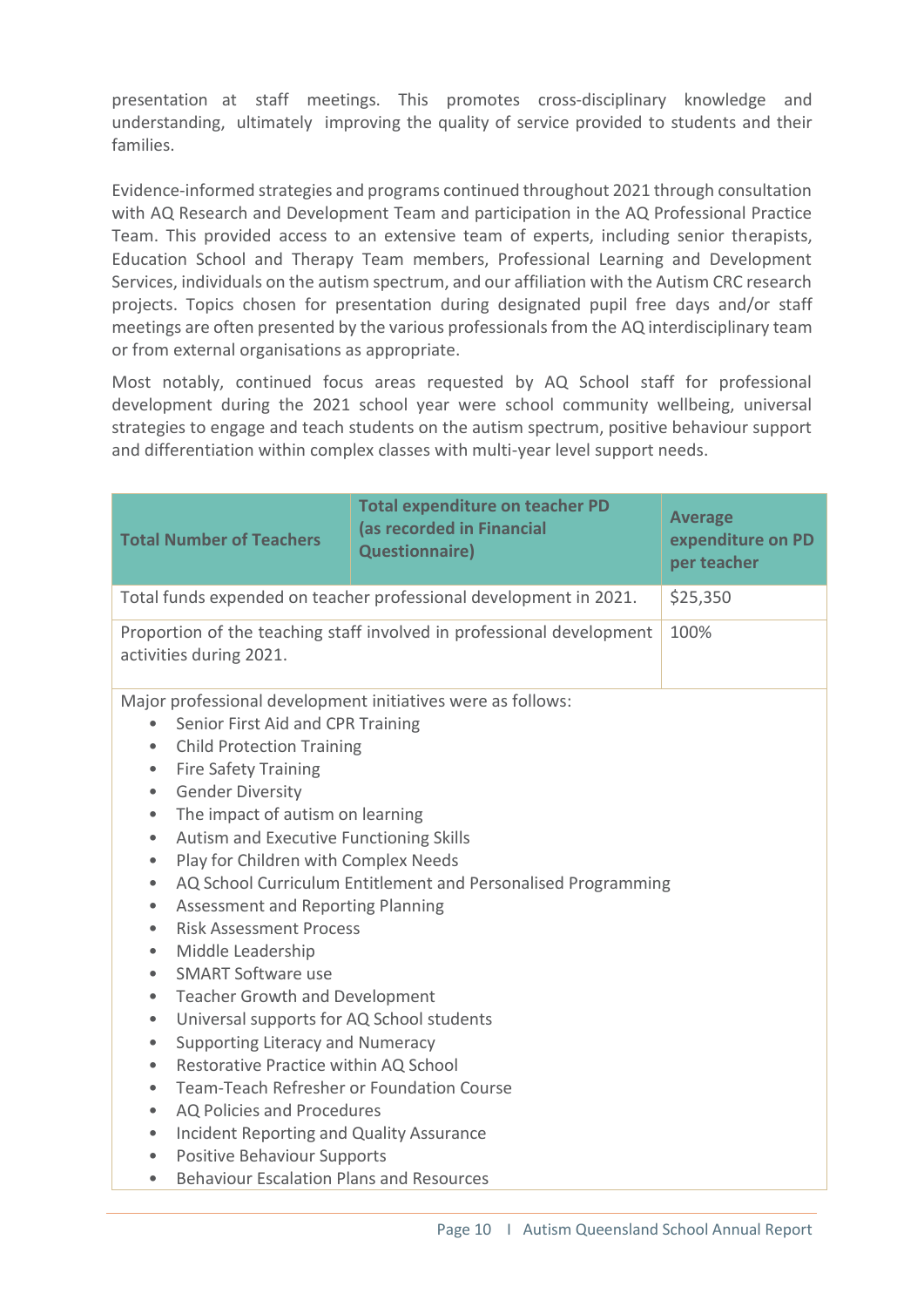- AASE National Conference
- QCAA and ISQ curriculum updates
- True Relationship Education
- Wellbeing for students, staff and families
- Animal Assisted Therapy
- Differentiation and Curriculum Planning
- Nationally Consistent Collection of Data: Identifying Adjustments and Evidence
- Bus Staff Training: Incident and Management Plan, regular Department of Transport and Main Roads updates; AQ specific responsibilities updates

# **STUDENT PERFORMANCE**

The AQ School aims to increase the confidence and skills of the student, and for the student's family and home school. Student success is measured on an individual basis and may consider:

- Achievement against the Australian Curriculum achievement standards
- Student Engagement
- Achievement of personalised learning goals
- Continuous assessments
- Academic Semester Reports
- Standardised measures
- Stakeholder (student, parents, home school team) satisfactions
- School attendance
- On-going involvement of stakeholders
- Student progress reports

All students attending AQ School have a personalised plan with goals set across curriculum areas. These plans are reviewed six-monthly, in collaboration with the AQ School team, the student and family and other stakeholders such as the home school team. Semester progress reports documenting achievement against the Australian Curriculum achievement standards and measures of student engagement are sent to parents twice a year.

Survey data was collated for 83 students who shared enrolment with a home school during the 2021 school year.

The findings reflect significant improvement in student access to and participation in the Australian Curriculum at AQ School with students demonstrating progress retaining Australian Curriculum Learning Area concepts. (**99%** English, **99%** Mathematics, **99%** HPE) during the 2021 school year.

One student finished year 12 at the end of the 2021 school year, achieving a QCIA portfolio and has transitioned to post school further training opportunities including working towards a Certificate III.

Part-time students attending the AQ School do not participate in NAPLAN testing during their attendance but may participate at their 'home school.' All fulltime Year 3 students enrolled in the Autism Queensland School in 2021 were exempt from NAPLAN testing, in consultation with each student's parents.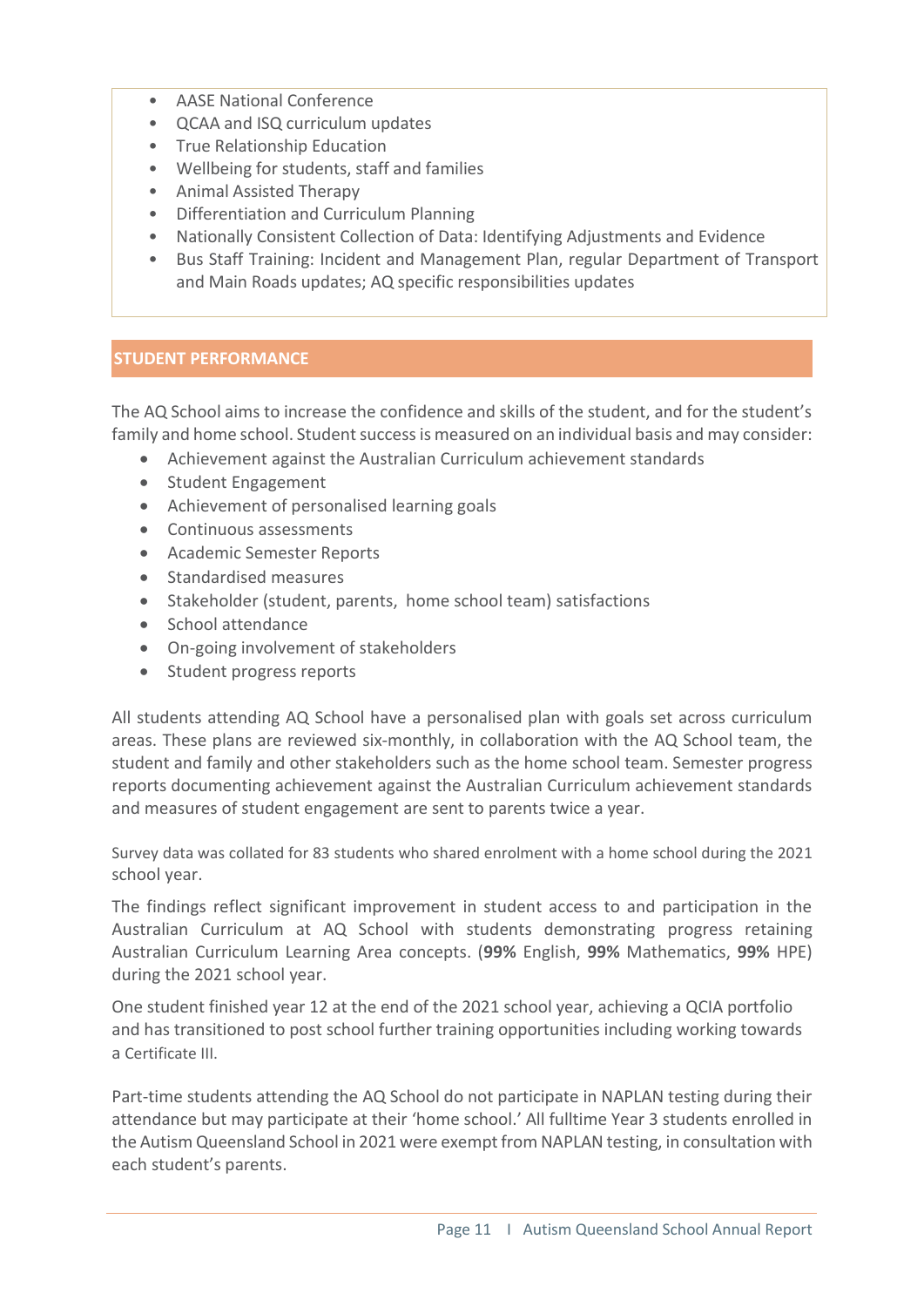The family of a student who transitioned back to full time attendance at their home school after the end of the 2021 school year shared that despite the disruption experienced during term 1 2022, their child is happy and engaged at his home school.

They note that maintaining the shared enrolment from Year 1 to Year 5 was of great benefit to their child, providing support to develop skills necessary to improve his school attendance and engagement with the curriculum while also maintaining connection with his home school peers. They report he is comfortable with his familiar home school peers, and they are comfortable with him, allowing opportunities for social engagement, peer modelling and peer support for the future.

# **2021 HIGHLIGHTS**

During the 2021 school year, significant events included:

- BGA building 5 refurbishment of the Sunnybank Campus junior classrooms saw new learning environments prepared for the start of the 2021 school year. Delays with outstanding works resulted in the learning spaces becoming available during the January Pupil Free period.
- Cairns' campus extended to include enrolment of students entering Year 4. Years 5 and 6 to be available in 2022 and 2023, respectively.
- AQ School staff restructure introduced the new role of Therapy Coordinator to complement the existing Teaching and Learning Coordinator and Wellbeing Facilitator roles appointed at Sunnybank and Brighton. A new School Administration Coordinator was also introduced to oversee systems and streamline processes across all three campuses.
- Consultation and preliminary trials of school management systems in preparation of installation and implementation in 2022 as part of AQ's organisation-wide digital transformation project.
- School leadership team met in May for a full day of planning to develop actions for the school strategic plan. Opportunities for cross campus collaboration with colleagues allowed for discussions and actions for the next twelve months of the school strategic summary 2020-2023.
- A school staff outbreak of gastroenteritis at the Brighton campus in June resulted in Queensland Health's Public Health Unit (PHU) being notified. All Queensland Health directives were effectively met and the outbreak thankfully short-lived.
- Ministerial opening of Block Grant Authority refurbished Junior School Building 5 by the Minister for Education, Minister for Industrial Relations and Minister for Racing, Grace Grace MP, with invited guests including representatives from donors John Villiers Trust and Master Builders Queensland.
- Innovative landscaping of unused spaces created classroom courtyards and a new playground at Brighton and Sunnybank campuses increased access to quiet zones and calming spaces.